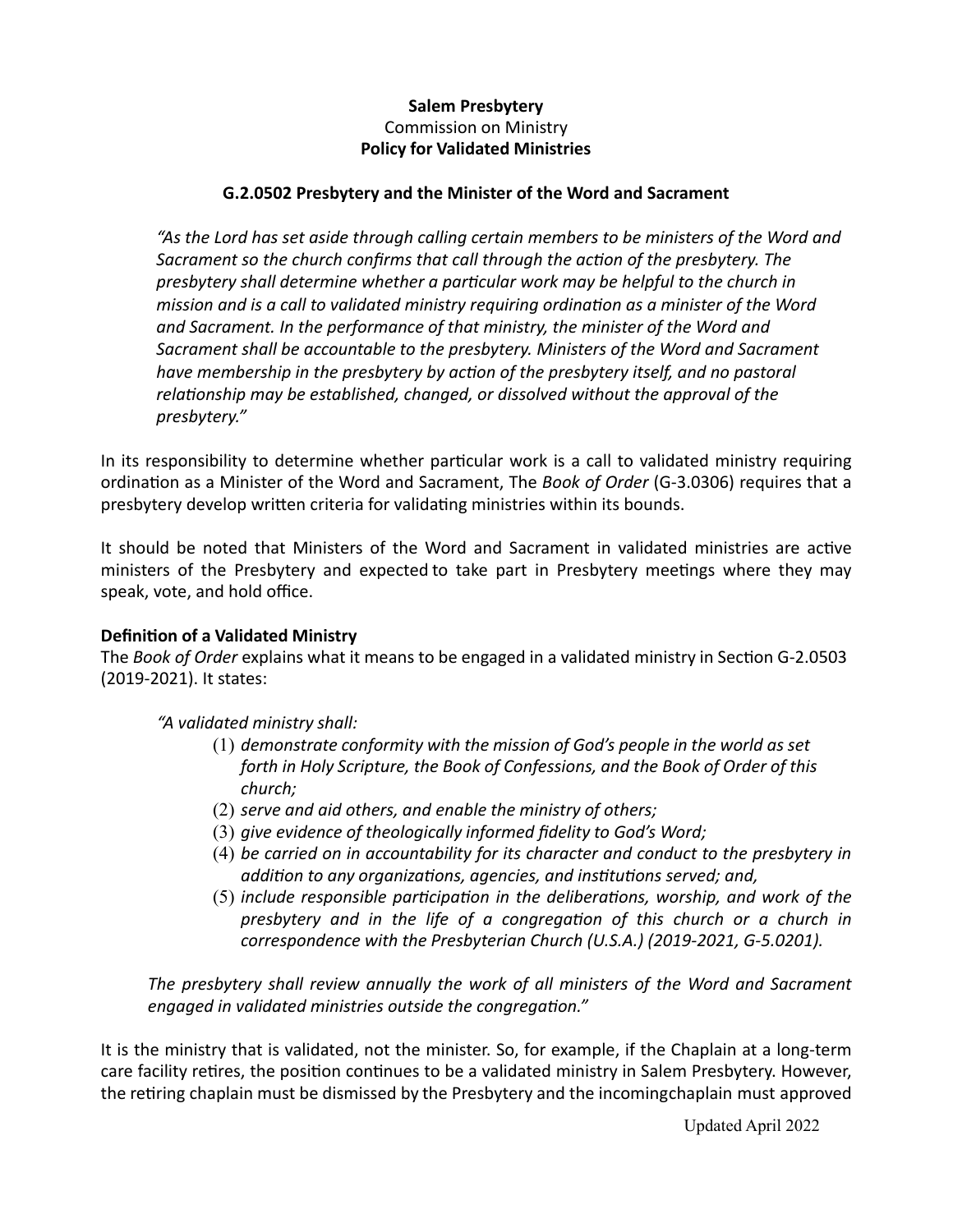by the Presbytery.

# **Types of Validated Ministries in Salem Presbytery**

Each Presbytery determines which ministries are considered validated ministries beyond installed pastoral relationships. Salem Presbytery includes numerous and varied forms of service as Validated Ministries, as follows:

#### 1. **Congregational Ministries**

- a. Temporary supply pastor, stated supply pastor, interim/transitional pastor (not installed).
- b. Organizing pastor or co-pastor of a fellowship, new church development, or 1001 new worshipping community, sponsored by this Presbytery.
- c. Pastoral ministry to a congregation belonging to another denomination with which the Presbytery is in full communion.
- d. Pastoral residency at a church or in a clinical pastoral education setting with regular,substantive supervision.

## 2. **Denominational Ministries**

a. Staff positions of Salem Presbytery, Synod of the Mid-Atlantic, or General Assemblythat are related by organization, accountability, or structure to governing bodies, agencies, mission projects, ministry units, or seminaries.

## 3. **Missional Ministries**

- a. Local or international evangelism.
- b. Administration or employment in mission projects such as homeless shelters, food banks, healthcare facilities, day care programs, pre-school programs, after-school programs and human services programs.
- c. Chaplaincy in the following types of organizations: prisons; the military; a police and fireservice; health care organizations; retirement and long-term care facilities, nonand not- for profit agencies that serve the poor; and programs that serve people struggling with the intersections of life.
- d. Partners in mission in connection with a church outside the United States of America.
- e. Ministers who serve an organization sponsored by two or more denominations.
- f. Nondenominational ministries that serve particular groups of people such as those who speak English as a second language and those facing discrimination due to immigration status.
- g. Nondenominational ministries that address housing inequities, addiction issues, marriageand family services; and racial, social, and economic injustice.
- h. Employment with an interdenominational organization such as Church World Service, CROP Hunger Walk, Heifer International, and the American Red Cross.

#### 4. **Educational Ministries**

- a. Teaching in an institution of secondary education.
- b. Teaching at a college or university.
- c. Teaching, Chaplaincy, Admissions, and Administration at a seminary.
- d. Chaplains employed in a school serving children in grades K-12.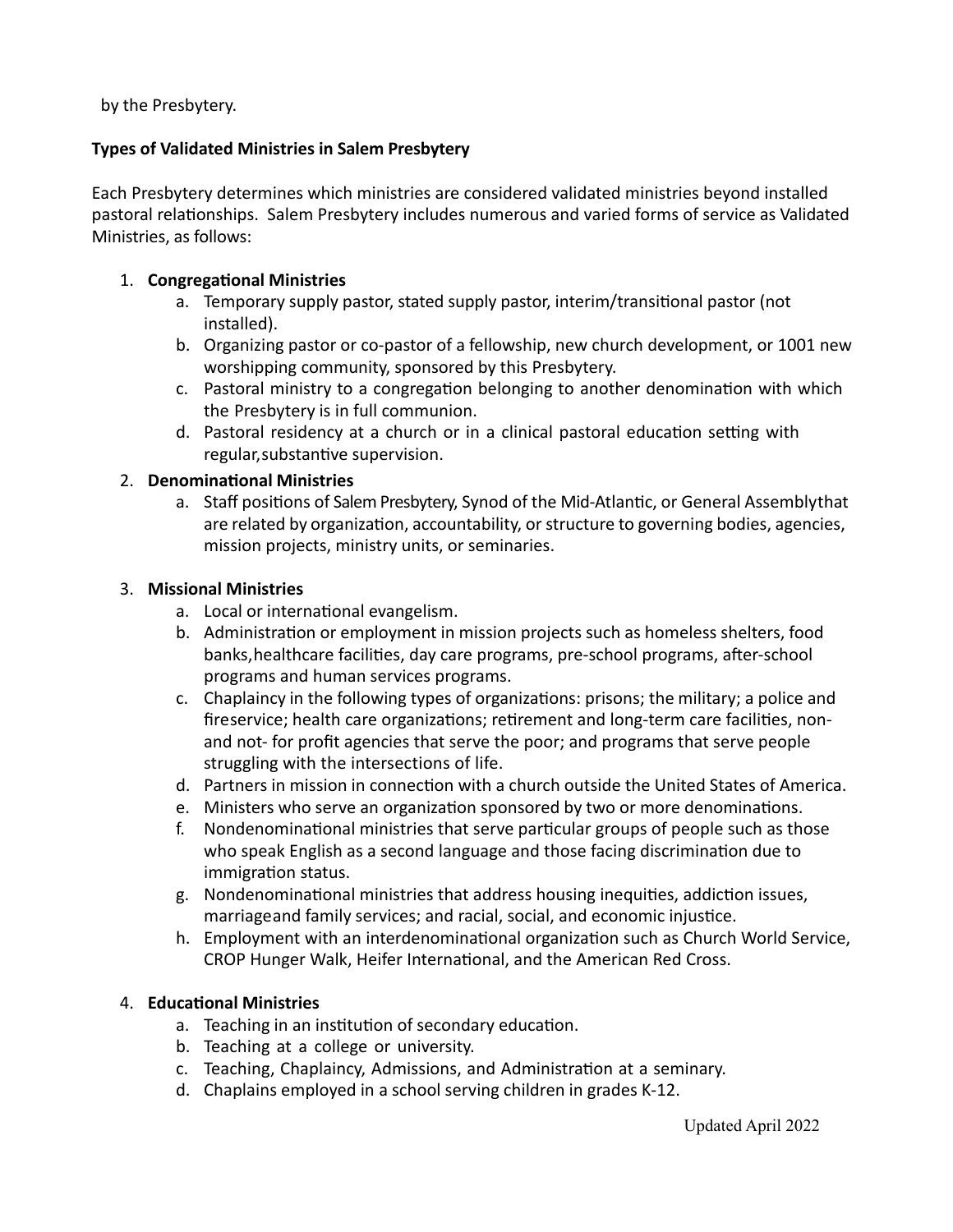e. Campus Ministers at all educational levels

# 5. **Spiritual Formation and Counseling Ministries**

- a. Pastoral care or pastoral counseling within a church or with other agencies, includinghospice and health care facilities, and retirement communities.
- b. Spiritual formation for individuals of all ages, including children, adults, older adults, and people with disabilities.

# 6. **Validated Ministries outside the Jurisdiction of Salem Presbytery**

Other validated ministries may be determined by the Commission on Ministry (COM) on a case-by-case basis according to the particular facts and circumstances, consistent with description of ordained office found in G-2.0101 and meeting all the standards set forth above in G-2.0503.

A validated ministry beyond the jurisdiction of the Presbytery must demonstrate a theological understanding of mission and ministry within the Reformed Tradition. It must also countenance the participant's full and free expression of faith.

Ministers of Word and Sacrament who are called to a validated ministry beyond the jurisdiction of the church shall give evidence of a quality of life that shares the Ministry of Good News. They shallparticipate in a congregation, in their presbytery, and in ecumenical relationships. They shall be eligible for election to the higher councils of the church and to the boards and agencies of those councils (G-2.0503)

# **Applying or Renewing For Validation of a Ministry**

A minister of the Word and Sacrament who is seeking the validation of a ministry shall prepare the application for validation in which s/he will explain in writing how the ministry meets the above five standards. Prior to adopting a recommendation regarding a particular request for validation of ministry, the Commission on Ministry (COM), through its Task Force on the Care of Pastors and Retirees, MAL/Validated Oversight and Certified Christian Educator Oversight will normally meet with each person seeking initial validation of his or her ministry.

The COM shall review the application to determine whether, in its judgment, the ministry in question does meet all five standards without exception. If it does, the Commission on Ministry Task Force, acting within its purview as a commission, shall validate of the ministry for a one-year term, and report that action to the next stated meeting of the presbytery.

Two months prior to the expiration of the term, there shall be, from the minister to the COM, a report of the work s/he is doing beyond the jurisdiction of the church. That report form can be found (**INSERT LINK**).

The COM Task Force on the Care of Pastors and Retirees, MAL/Validated Oversight and Certified Christian Educator Oversight shall review these renewal reports. If all is found to be in order, the COM Task Force, acting within its purview as a commission, shall renew the validation of